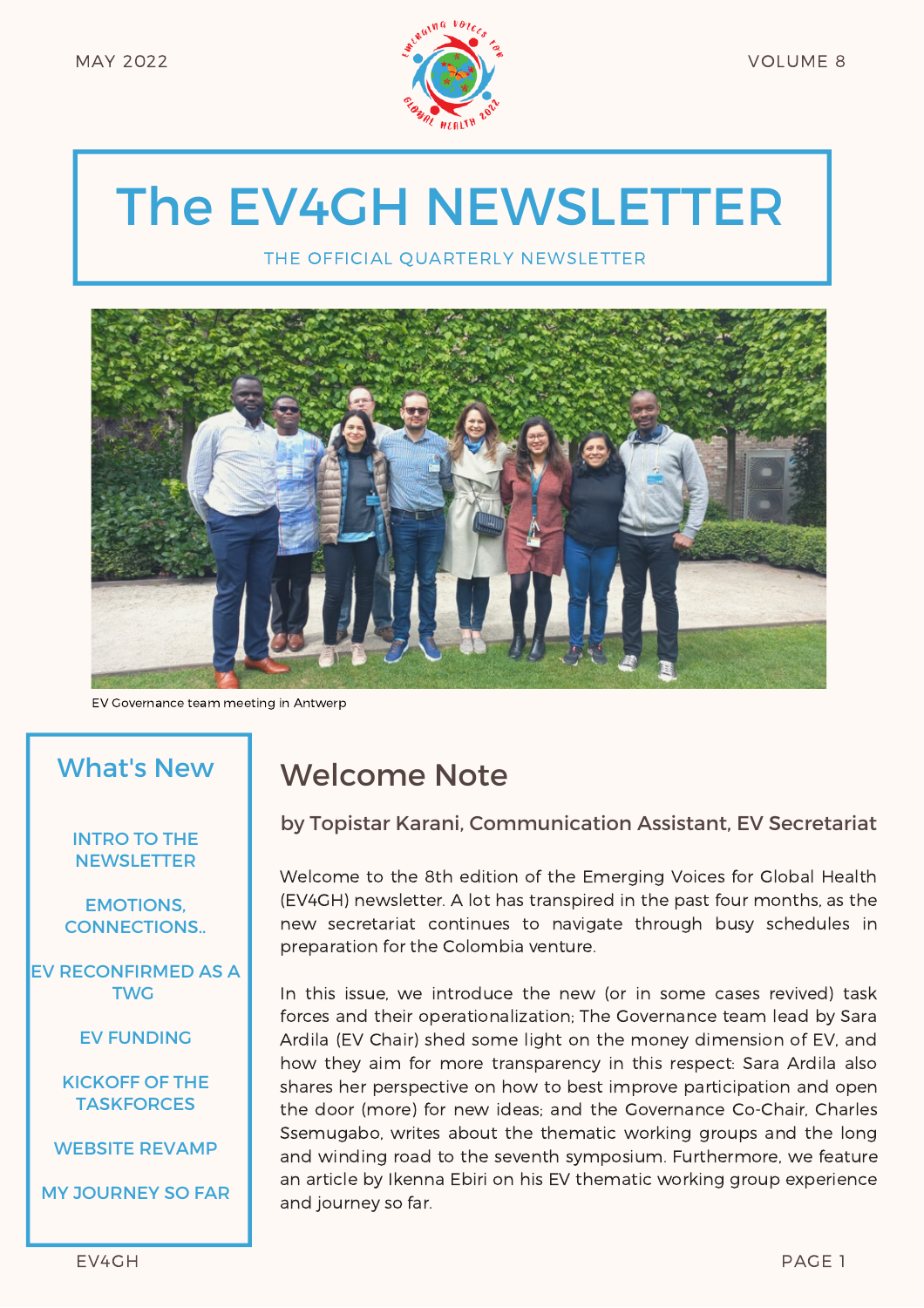In this period, we have unveiled the new EV logo, thanks to – once again – Angeli Rawat (EV 2014). We thank her. Thank you all for supporting the EV4GH network activities over the years, and even more so in the last two years that have been full of uncertainty due to the global COVID-19 pandemic. While preparing for EV2022 in Colombia, keep safe and enjoy the read!

### Emotions, Connections and Perhaps Existential Questions? The Network Beyond the Venture

by Sara Ardila-Gómez, Emerging Voices Governance Board Chair



During the past month, members of our Google group exchanged views on topical issues. The war in Ukraine, and the high fees of the upcoming Global Symposium in Colombia sparked quite some opinions and reactions among EV alumni. Both topics are close to my heart.

My parents lived and studied in the former Soviet Union, and my childhood is full of memories of those times. My pet, when I was a little girl, had a Russian name. My son has a small wooden box, where I am supposed to keep his first tooth that falls out, following a Russian tradition. When my father passed away last year, and I could not attend his funeral, my dream was to go one more time to Moscow, as the closure of my mourning.

Despite living in Argentina for almost 15 years now, I am Colombian, and to have the EV venture in my Country is another one of my dreams. I believe that having the drive and energy of Emerging Voices in Colombia, will be, somehow, a contribution to the defense of the peace agreement there. I want every EV to go to Colombia this year.

Anyway, after these personal confessions, let us go back to the main agenda of this article. EV Governance Board Members are constantly wondering and reflecting on how to increase participation among the network members, and at the end of the day, how to build a network beyond the venture. From the past month's exchanges, I have realized that many of us are there, present but (mostly) silent and that what we probably need to "show up" is to connect with an emotion that "moves" us. In the cases of the past month: fear, anger, frustration. As I reflect on this, I think about how we can move on and build on those emotions that moved us, how our network can help us to channel those and other kinds of emotions, and how the governance board can facilitate that.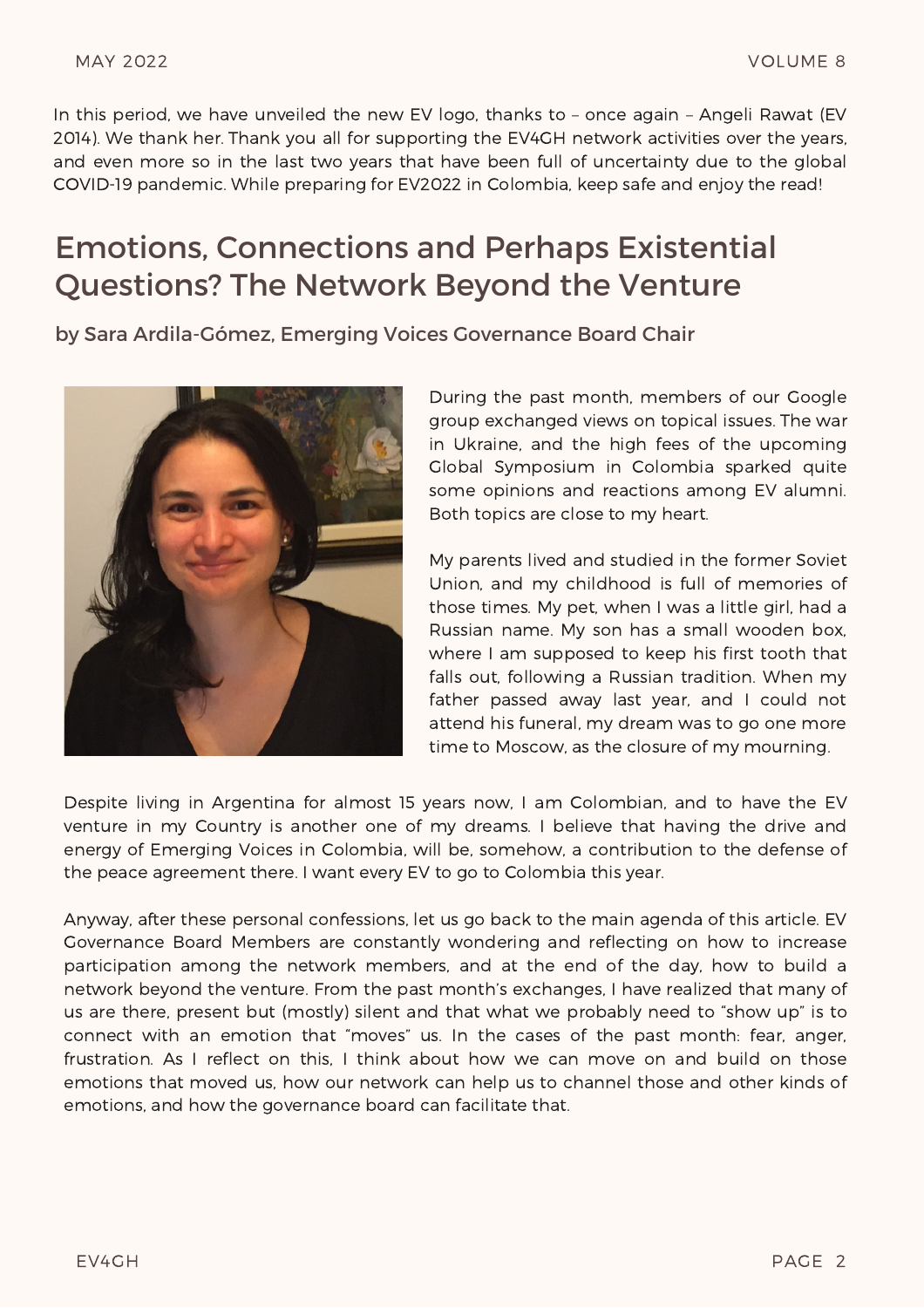The current structure of the governance board exists since… seven years now. I believe that almost half of the current EV members joined the network after it was conceived and established. At the beginning, the idea was to have the main decisions made by alumni representatives, with the representative structure based on WHO regions. It is time to evaluate whether the governance board is reaching its goals, or if, seven years after, we need to make some changes. Some questions that I have, and that I need your help with, are: How can the governance board help our network, if at all? Is the governance board doing its job right? What do EV members expect from the governance board? What is your emotion towards the governance board? Shall we change the governance board structure? Why? How? And do you still feel part of Emerging Voices and want to have a voice in it? Why?

#### Emerging Voices for Global Health Reconfirmed as a Thematic Working Group of Health Systems Global

by Charles Ssemugabo, Emerging Voices Governance Board Co-Chair

In the Winter of 2021, Health Systems Global (HSG) launched a call for Thematic Working Groups (TWGs), for renewal of existing and new entrants. Emerging Voices for Global Health (EV4GH) responded to the call. EV4GH prides itself as an innovative multi-partner blended training program for young and emerging health policy and systems researchers (HPSR), decision makers and other health system professionals. The program uses virtual and face-to-face training to equip participants with skills to become influential global health voices and/or local change-makers. The HSG call came just after the **10th [Anniversary](http://www.ev4gh.net/wp-content/uploads/2020/10/EV-2020-magazine.pdf)** of EV4GH.



Building on among others a **recent EV4GH [evaluation](http://www.ev4gh.net/wp-content/uploads/2021/05/EV4GH-Evaluation-Exec-Summary.pdf)**, we received positive feedback from HSG after their review of our (TWG) proposal for the coming 5 years. This shows that HSG appreciates the role of EV4GH in the development of HPSR research around the world especially in the Global South and for relative 'youngsters'. Via the EV venture (organized every two years),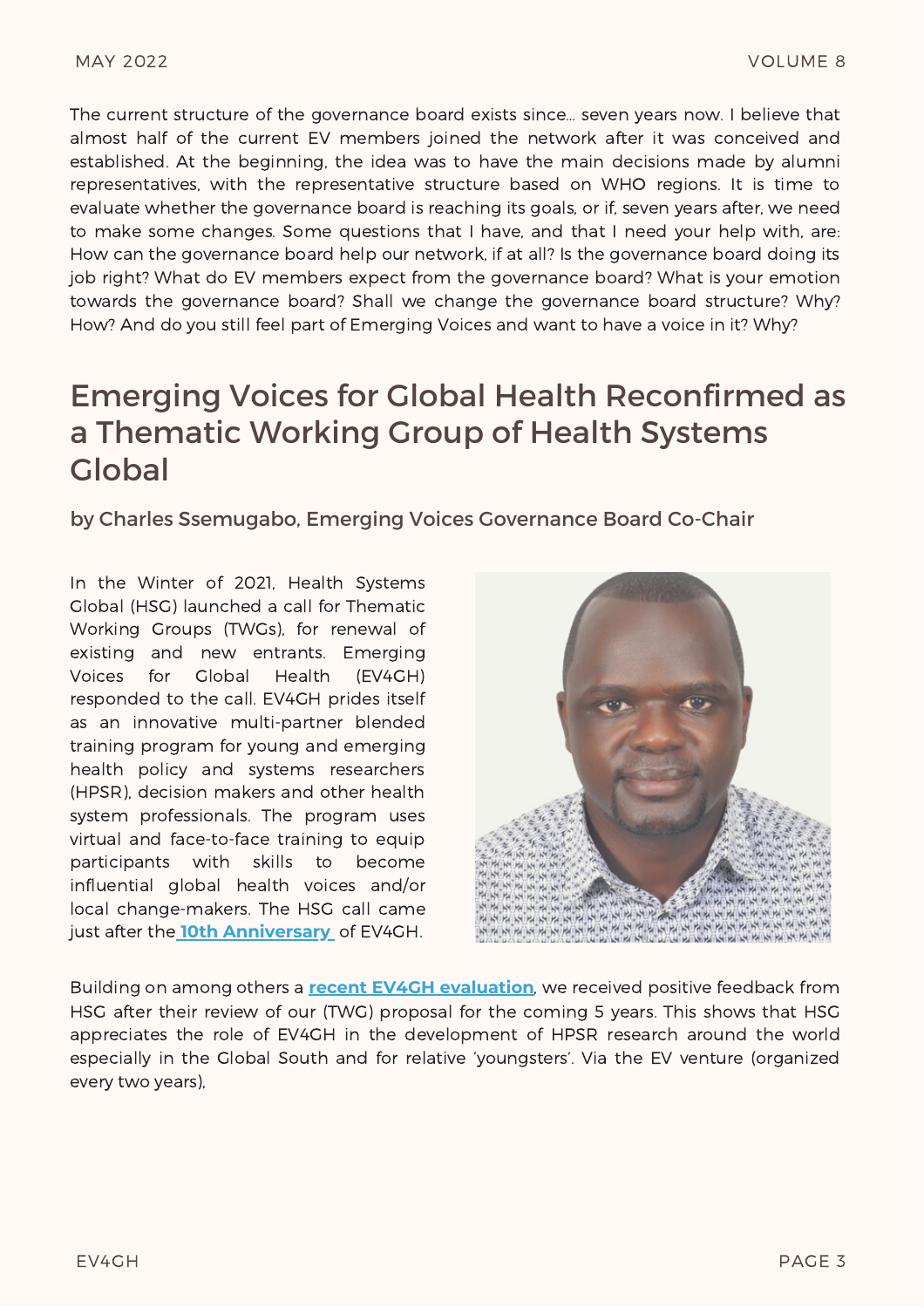EV4GH continues to focus on introducing young health systems 'change agents' into the broader HSG community. The network (and EV TWG) also tries to welcome other young HPSR'ers, via among others the EV Google group and webinars. EV4GH will remain an affiliate of HSG for the next 5 years and promote the development of HPSR against a backdrop of many global health challenges such as climate change, decolonization of global health etc.

As we gear up for the 7th Global Health Systems Research **[symposium](https://healthsystemsresearch.org/hsr2022/)** in Bogota, Colombia 2022 (HSR2022), EV4GH is building on this momentum. To this end, we have a couple of activities that contribute to the objectives of HSG in the pipeline. In June 2022, we will be hosting a capacity building webinar for the broader EV TWG. During the HSR2022 symposium, we will have a TWG-organised session, a business lunch meeting as well as a second capacity building session (webinar). And obviously, as is our tradition, we will have the new EV2022 cohort undertake the distance coaching and face-to-face training (which typically ends with a wrap-up event) prior to the symposium. We hope you can contribute to the organisation of these events whenever possible.

### Money, an Important Dimension of (Emerging Voices) Reality

Aiming for transparency: report from the governance board

by Sara Ardila-Gómez, Kristof Decoster, Nandini D P Sarkar, Charles Ssemugabo, Tatiana Paduraru

In the last week of April, the Governance Board held its annual meeting in Antwerp, Belgium, in hybrid mode, with some governance board members joining us physically and others virtually. The two-day meeting covered several different topics. Among the most important issues: a proposal to restructure the Governance Board (which will be presented to the entire network in the coming months), and the preparation for the EV2022 venture in Colombia, including the hot topic of funding.

Just when we said goodbye to each other in Antwerp, we received news that the Gates Foundation (GF) decided to fund the equivalent of 14 EV scholarships for Colombia 2022. That will cover almost half of EV scholarships in the pessimistic scenario (30 new EVs), and 33% in the optimistic one (45). That news was received with enthusiasm by most of the board members, given our financial reality (that the majority of EVs probably are not aware of). However it also led to some discussions amongst us on the origins of EV funding, and the importance of transparency about that, both towards the EV network and the EV candidates who will be selected for the 2022 venture. This short report attempts to bring some transparency on EV funding over the years, and shed some light on the internal discussions and decisions we take as a Governance Board.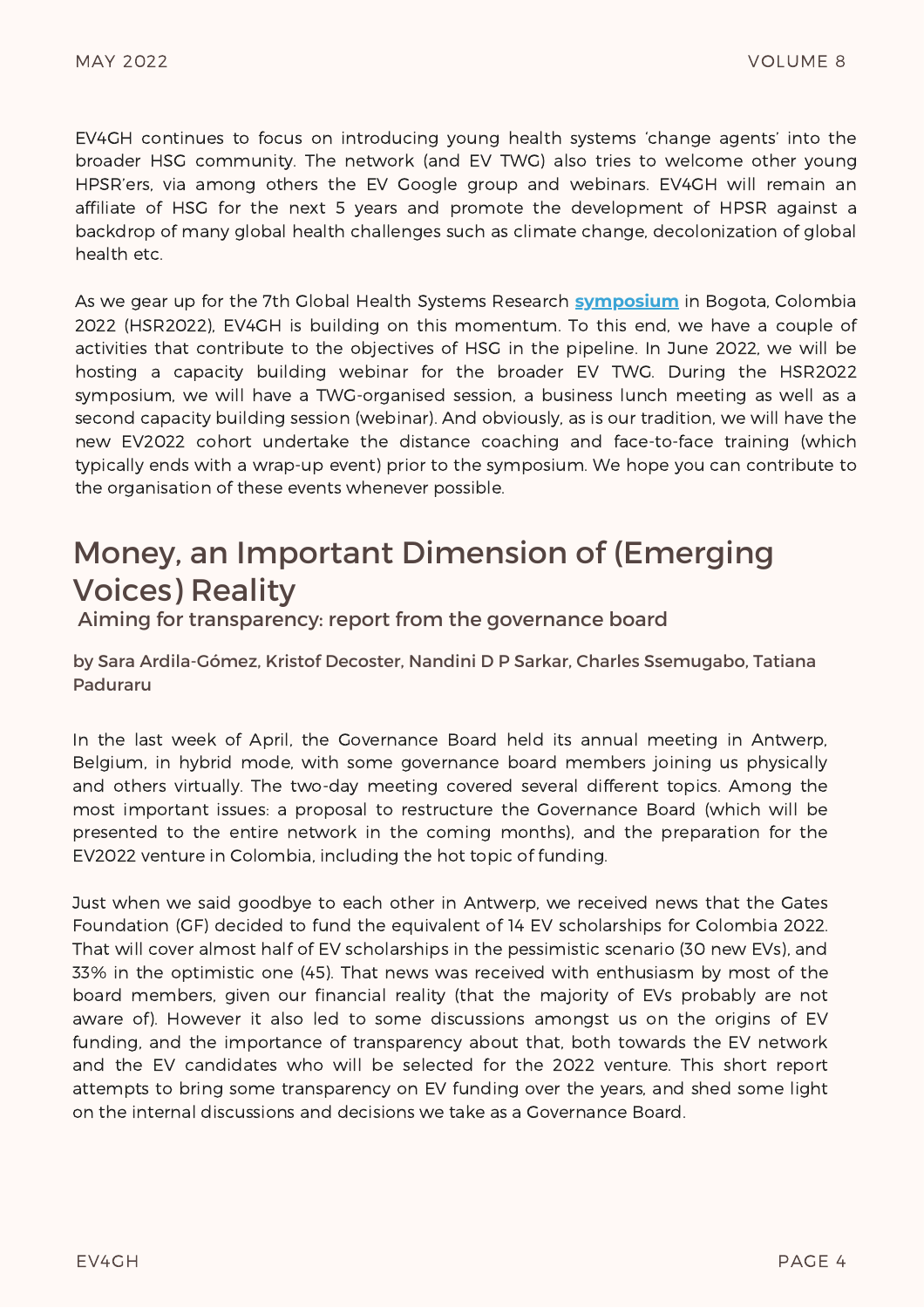It is interesting, for some of us, that the issue of (funding) transparency just popped up when GF became a stakeholder. For more than 10 years, this has not raised any questions or been a concern even for those who have received an EV scholarship, including members of the Governance Board. We always made clear who were the "partner institutions" and main donors of each venture, but funding sources in detail have not been clear for all, and this information has been largely part of financial reports for donors and other stakeholders. Even on the EV website, for example, there is no clear historical overview of funders over the years.

We know the role and 'footprint' of GF in global health, but we also know that GF money is spread over many of the agencies or institutions that have funded us in the past. This time things will be much clearer, and in this sense, different.

We realize that there is need to be more transparent with the EV network about our financial situation both for past years, current times and in the future. Have you ever wondered how much an EV scholarship costs, where that money comes from, and how it has been obtained? Guess not : )

The EV initiative and network has two main "costs": the EV venture organized every two years, and the EV secretariat (which also provides support in between venture years) In terms of "visible costs", the Secretariat (now based at the African Population and Health Research Center - APHRC) is currently funded entirely by the Belgian Development Cooperation (DGD), and its operational cost per year is 45,000 Euro. In the past, when the EV secretariat was based at the Institute of Public Health (IPH) Bangalore (2015-2021), there was no secured sources of funding (DGD or any other) which

meant we had to be rather pro-active in trying to find sufficient funding for the secretariat to function.

We managed to find some funding from Institute of Public Health (IPH), but it was on a shoestring budget - the 10-year evaluation done last year also pointed to some under costing. We realize that IPH, when hosting the secretariat, did a lot with very little money. Now, at long last, we have a properly funded Secretariat for the coming years. So that's progress - a Secretariat is anything but a luxury for a programme & network like EV.

About the EV venture, the current estimate of an EV scholarship is around 7,000 USD. For some of us this is more than 10 times the money we receive per year for research (at least, if you're lucky enough to receive some research funding). The scholarship covers all associated costs in the distance learning stage and face-to-face event. It also includes the cost of facilitation. Funding sources have changed over the years, and in the last 2-3 ventures, we have seen how our funding options (in terms of how many EVs we can fund) have been decreased and/or constrained for different reasons (Figure 1).

Reasons for this include, among others, more targeted and strict funding criteria from some of our funders; fundraising restrictions after we became a thematic working group (TWG) of Health Systems Global (HSG) (even though there were some positive funding outcomes about the TWG role), and the fact there are growing numbers of other "leadership" programs in global health that also seek for funding in, an increasingly difficult financial environment. Both the COVID-19 pandemic and, more recently, the war in Ukraine impacted global and local funding priorities, with cuts sometimes more than 30%.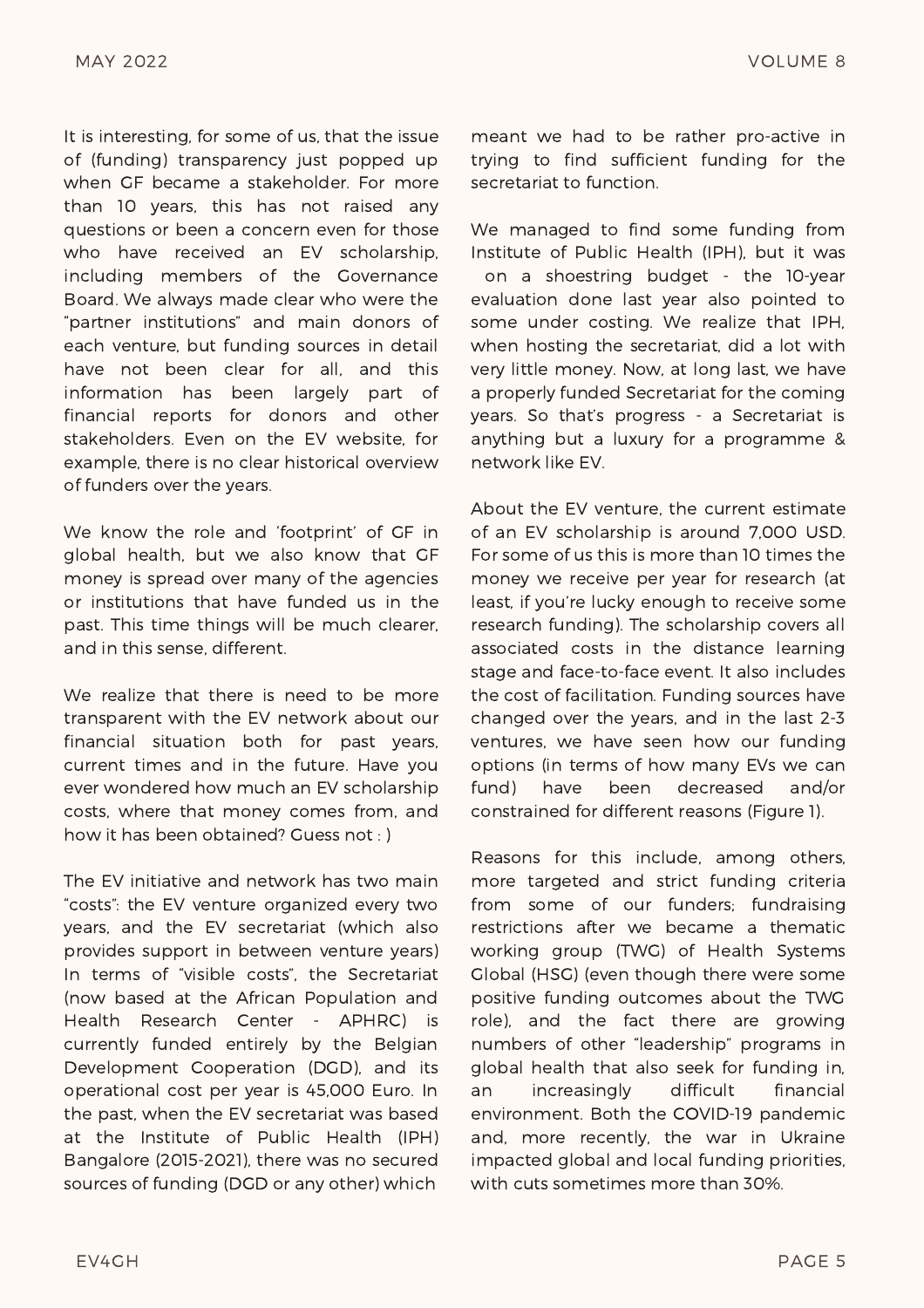

Figure 1. Emerging Voices funded per Venture, 2010-2020 (source: EV4GH webpage).

As for our relationship with HSG, as a TWG, it is clear there are both pros and cons. In past ventures (like Vancouver, Liverpool…) we could benefit from some 'overlapping scholarships' (if applicants did well in both our EV selection and the HSG selection). In practice, this meant we secured some scholarships for the symposium, and some of the totals costs were covered. It was then up to us to figure out how to fund the remainder (i.e. extra hotel days and per diems for the actual EV event). We hope this will be possible again this year as well as in the future, although we understand that also on HSG's side, funding is more limited than in the past.

This discussion (on 'overlapping scholarships') has never been straightforward though, as HSG does not want to differentiate between different TWGs - which is understandable. But it is fair to say that EV, besides being a TWG, is still very much a fellowship programme too, certainly in the year of a venture. Thus, we do believe we remain a "special" TWG, one that also benefits the broader HSG community in the medium term, especially if we manage to fund more new EVs each venture (annex symposium).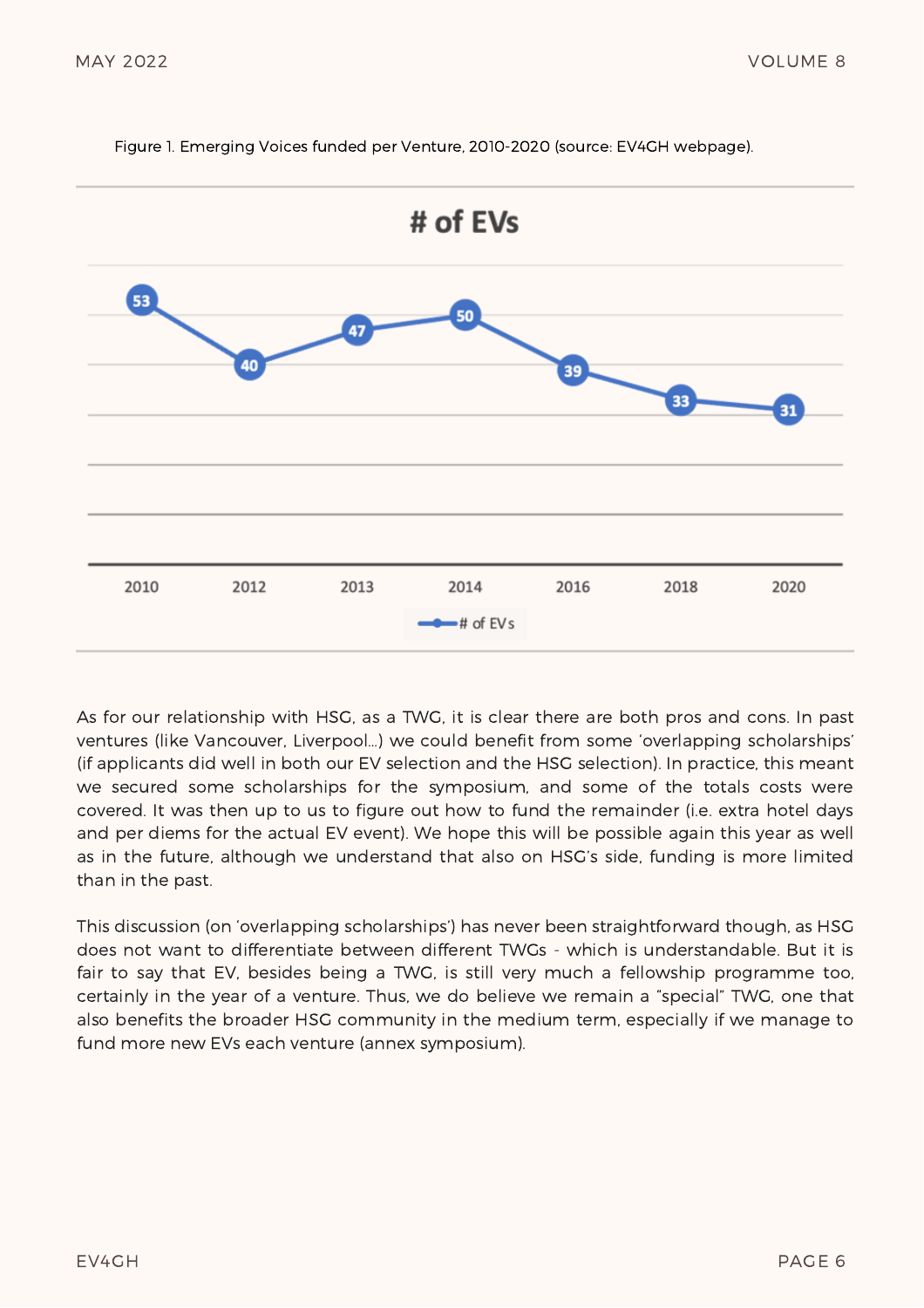Additionally, with HSG conducting its own fundraising for the symposium, as a TWG we need to double check with them before approaching any potential funder. As you can imagine, this does not offer that much room for maneuvering. Nevertheless, as a TWG, and just like all other TWGs, EV receives 10,000 USD on a bi-annual basis. This money is used in part to cover the cost of the annual governance meetings, as well as to pay some HSG membership fees. It is worth mentioning that a strategic decision we took last year, when we applied for a new term as a TWG, was to do our best to integrate and collaborate with HSG as a TWG. At the end of this term, we will evaluate how successful we were in this attempt. With both a new EV secretariat and new HSG secretariat, there is still a bit of a learning curve on both sides (on what we expect from each other).

In general terms, the majority of EV scholarships have been funded by grants from some specific donors and stakeholders, as well as by our partner institutions. Of course, there are also a few cases of EVs from high income countries (HIC) who scored high in the selection process, and were either funded by their own affiliated institutions/organizations or self-funded. Over the years, the primary funder has been the Belgian Development Cooperation (via the Institute of Tropical Medicine at Antwerp where EV was born), and the 'overlapping scholarships' via HSG have also been quite important since we became a TWG, though for some ventures more than others.

In addition, we also have received funding in the past from the Alliance for Health Systems and Policy Research, Peking University, Liverpool School of Tropical Medicine, University of the Western Cape, University of Cape Town, HRH 2030 (USAID), Health

Systems Transformation Platform, Mohammed Bin Rashid School of Government, and now, the Gates Foundation. It should be noted that these partner institutions have supported EV not just with funding but also by building the academic component of various ventures (e.g. evaluation of candidates, providing facilitators and guest speakers for the ventures, and helping in the evaluation itself of the Emerging Voices network). Also, given that EV does not have a legal entity, some partner institutions have helped us to receive funds and provide back up with contracts. During the EV2020 (Dubai) venture, for example, this was done by the Mohammed Bin Rashid School of Government.

Funding, as mentioned, has been harder to get, venture after venture ever since 2015. So when we start preparing for the next venture, we do it with a high level of uncertainty, not knowing how many EVs we will be able to include and how many will be funded, or by whom. Fundraising, despite its importance, also has not been a very "sexy" taskforce, and very few alumni have been interested in being part of it. We know, it is not the most glamorous part to ask for money, but without money, we can not continue providing opportunities such as our biannual program to capable people with the potential to change the game in global health and in local health systems.

Finally, it should be noted that these "visible costs" are accompanied by many other "invisible costs", covered by all the voluntary work done by EV alumni, partner institutions, friends and supporters of EV over the years.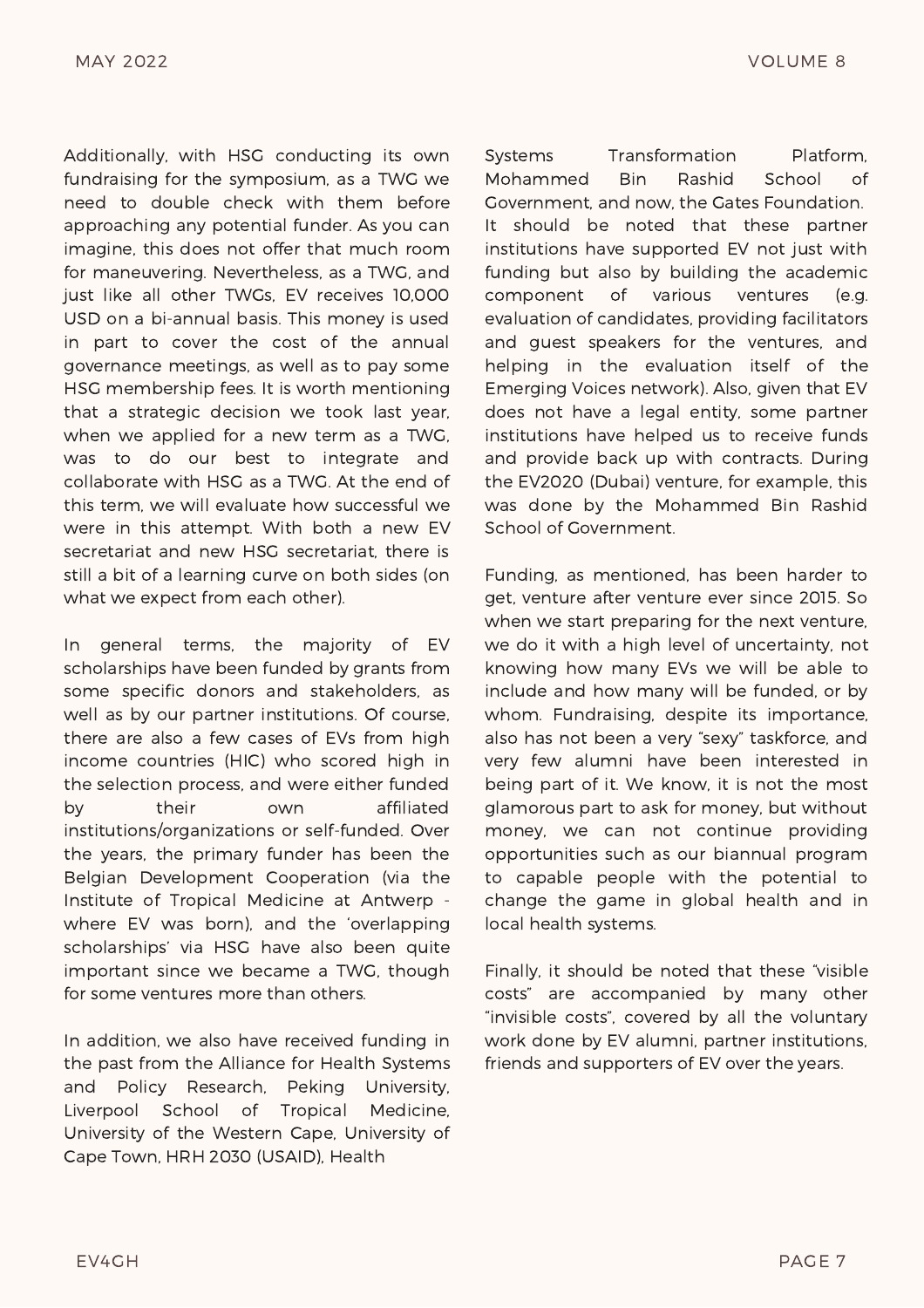An important part of these "invisible costs" are covered by Governance Board Members, who as is the case in many boards - work on a voluntary basis. This probably works (well) for some organizations where board members are well established in their careers and lives, but in the case of the EV alumni this is not the most common situation: quite a few of us are struggling with unstable jobs or working and living in conflict, war or "fragile" contexts.

So, from now on, we will inform the candidates who our funders are. We thank the unexpected effect that the GF funding brought to our discussions. Yes, we need more transparency, but also, more honesty. At the same time, we shall consider the concept of corporate responsibility as applicable to the EV context and continue to seek out appropriate and available donors. And do not worry, we will make sure that all EV alumni, no matter their funding source, will maintain the 'constructive disruption' DNA and 'critical voice' that are key for EVs. All feedback and inputs on securing this, are most welcomed and important to us, since nihil de nobis sine nobis ("Nothing About Us Without Us").

### Kick-off EV Taskforces

by Kristof Decoster, Former Liaison ITM with EV Governance Team

After a call sent out by the Secretariat in December, we welcomed many EV alumni to the taskforces. Some of these taskforces were already in place, others will be instrumental in the build-up to the EV2022 venture in Medellin/Bogota, Colombia.

A quick overview perhaps. In most of the taskforces, either Governance members or the Secretariat (and sometimes both) steer the process and activities. But there is no way they could do so without your contributions. Which is much appreciated.



The 'governance and strategy' taskforce is led by our Chair, Sara Ardila. As for taskforces related to EV 2022 in Colombia, the EV selection taskforce is already in full swing(deadline call: 15 April). The EV distance stage taskforce is slowly getting started (among others with key roles for Francis, Jean-Paul and Charles), and the same will be true for the EV face-toface stage taskforce in the coming months. Preparations for EV2022 have been ongoing for a while, with Cesar (EV 2020) and Nandini (the new ITM liaison in the EV governance team) playing a key role in this respect, together with Sara.

The EV alumni and communications taskforces have been merged, at least till Bogota - one of the aims there, is to also ensure a smooth transition (with both Radhika and Kristof going to be a lot less involved after Bogota).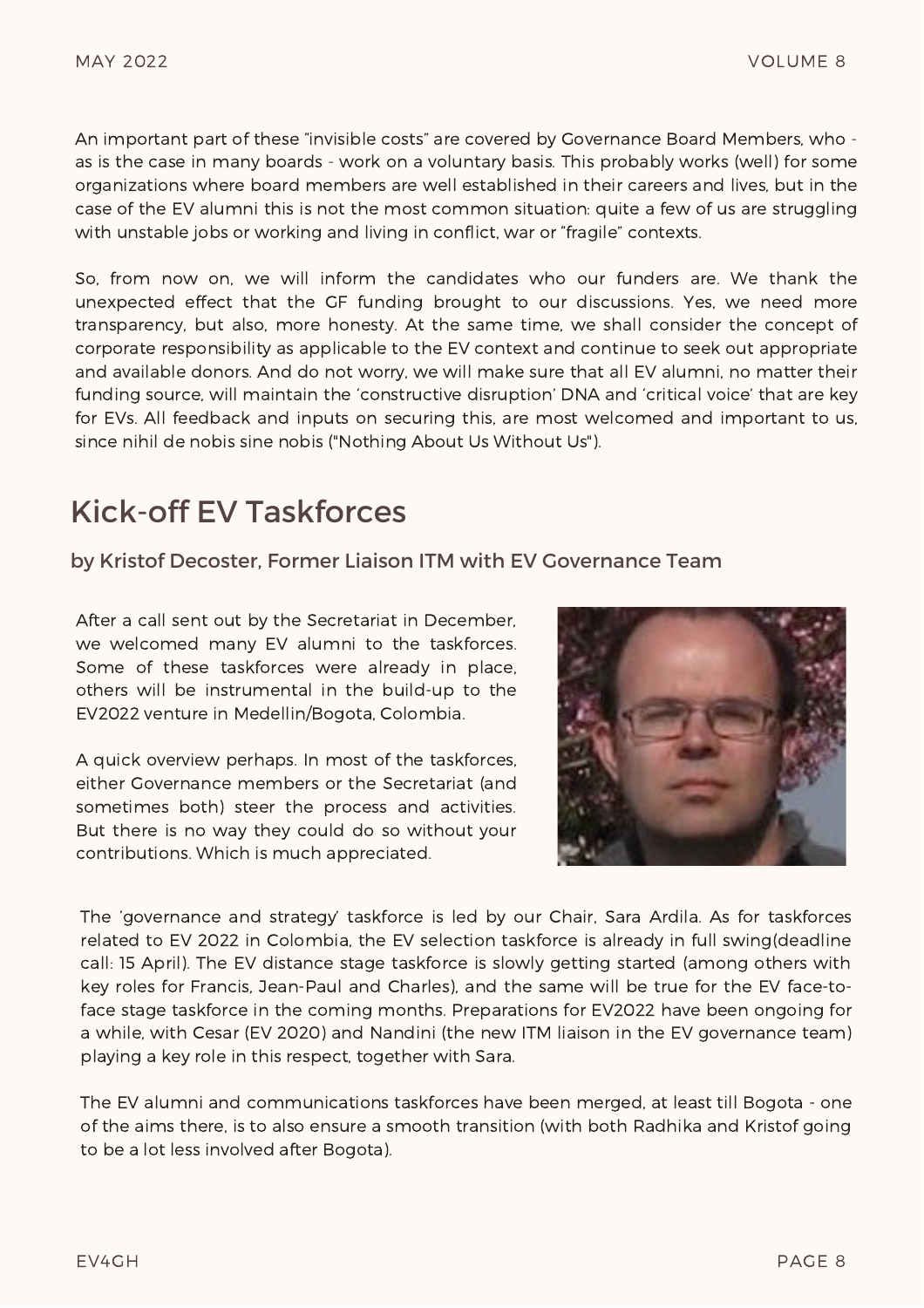A pilot mentorship scheme has been set up for a number of new EVs who expressed interest, and is overseen by Co-Chair Charles. And last but not least, Tatiana, the Co-Chair/Treasurer is in charge of the fundraising and audit taskforce.

As already mentioned, the EV governance team and EV secretariat is very grateful as many of you desire, and others want to continue to contribute to the network. The EV Governance team and EV Secretariat remain very grateful, as many of you desire and others continue to contribute to the network, which often competes with work and family commitments, more so during this COVID-19 period. Many thanks!

#### EV Website and Database Revamp

by Cheruiyot F. Onyambu, Emerging Voices Secretariat

Late last year we embarked on an exercise of updating our EV Alumni database. The main reason for this was to facilitate (more) engagement from and with the EVs as well as networking amongst the EV alumni and beyond.

The revamped EV alumni website is categorized into two sections: public view and 'EV-only view'. The public view can be accessed by anyone and contains only basic information on the EVs such as: cohort year, WHO region, designation, specialty and bio. The 'EV-only view' has more details including EVs' contacts, Health Policy and Systems Research (HPSR) or other profiles, Twitter handles, Orchid ID, and other interests.

In the coming months we would also like to move some of our discussions (eg: the monthly discussion topic) from the Google group to the website, but this requires one to log in and thus create one's own account first. Only then, you will be able to contribute to the discussions. This platform is not only open to EVs but also other members of the Thematic Working Group (TWG), (who also need to log in).

Thus far, updates of profiles on the website have not been as we would have liked and we encourage more EV alumni to log in and update profiles on this link: **<https://ev4gh.net/alumni/>** Do also encourage EVs from your own cohort or region to do so (for example, if they have changed email accounts, so that they do not get Google group messages anymore).Keep in mind, occasionally other stakeholders and donors do check out the EV website and database, so it is good to keep your profile updated (as well as ensure good 'keywords').

In case of any questions on updating your profile, please reach out to **[ev4ghinfo@aphrc.org](mailto:ev4ghinfo@aphrc.org)** for assistance.